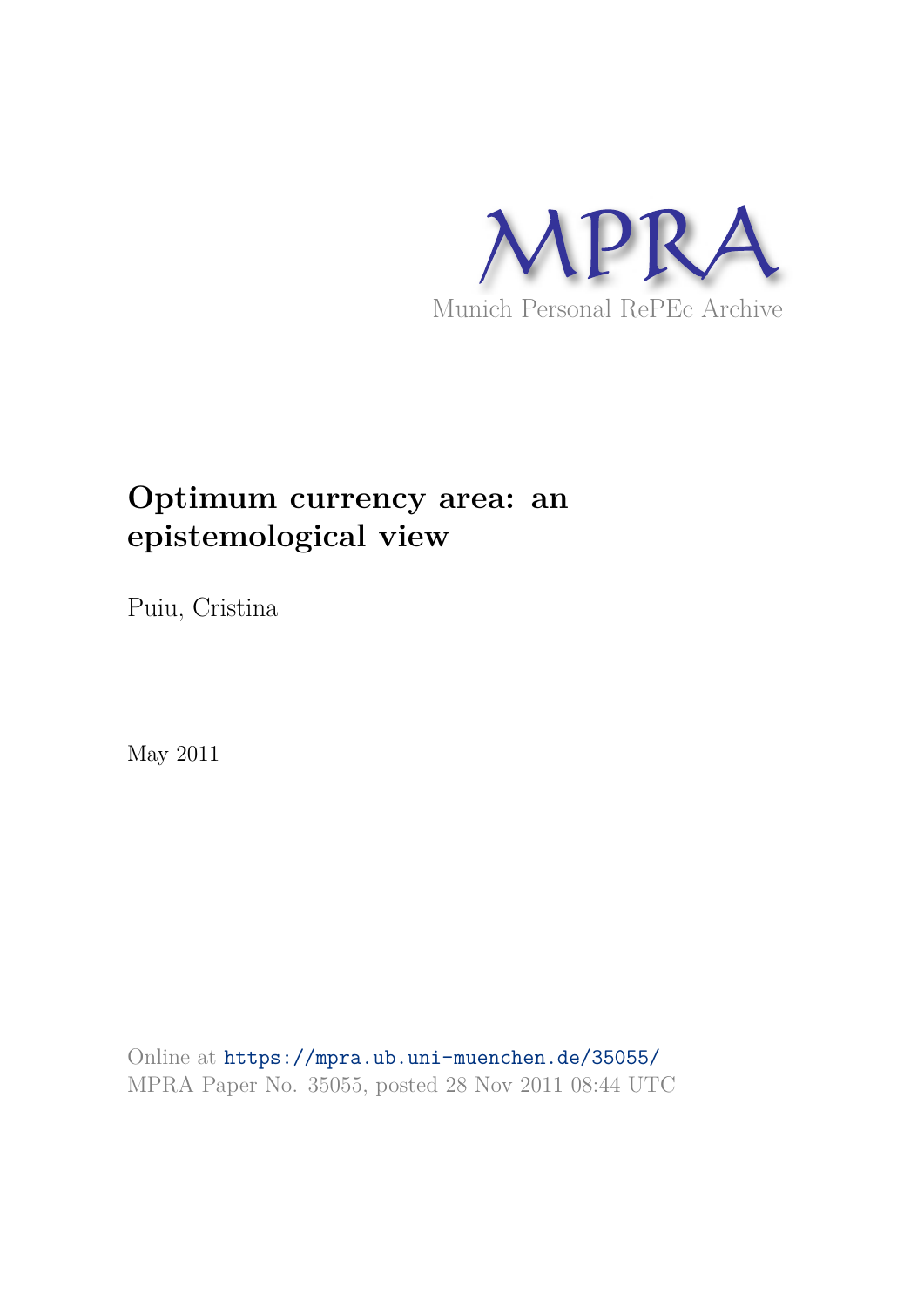# **Optimum currency area: an epistemological view**

#### **Puiu Cristina**

Doctoral School of Economics Faculty of Economics and Business Administration "Alexandru Ioan Cuza" University of Iași

#### **Abstract**

*This paper aims to provide a critical analysis of the evolution of the optimum currency area theory. The motivation for this paper arises from the fact that there are many studies that make references to the OCA theory, providing various insights for it. In the first part of the paper I* will address the foundation of this theory through the contributions of Mundell (1961), *McKinnon (1963), Kenen (1969) and the subsequent development, which has not been a smooth one. The contributions brought to the OCA theory have been market by some paradoxes, but there has been a reconciliation among those which led to a renewed interest into the subject. The second part refers to the empirical phase in which we focus mostly on the European integration experience due to the various data and research that it provides. Thus, there is a need to distinguish between the OCA theory and the EMU, the latter referring to a question regarding timing and modalities of creating a currency union. The merit of the OCA theory is that has brought together a large amount of research on monetary integration.* 

**Keywords:** currency area, optimality, endogenous criteria

#### **1. The founders of the OCA theory**

The subject of debate in this paper considers the theoretical feature of the currency areas analysis offered by the optimum currency area theory. This theory refers to complex and interconnected aspects at the core of international macroeconomics. Its applicability can be found, mainly, in three areas: choosing an exchange rate, analyzing the relations between countries, regions and currencies and the European monetary integration.

The origins of the optimum currency area theory are usually identified with the contributions brought by Mundell (1961), McKinnon (1963) and Kenen (1969), even though various insights were previously offered by Lerner (1947), Friedman (1953) and Meade (1957).

Mundell's contribution to the optimum currency area theory is fundamental. It also represents the main reason for which he received the Nobel Prize in 1999. Robert Alexander Mundell was born in Canada and he completed his undergraduate studies at the University of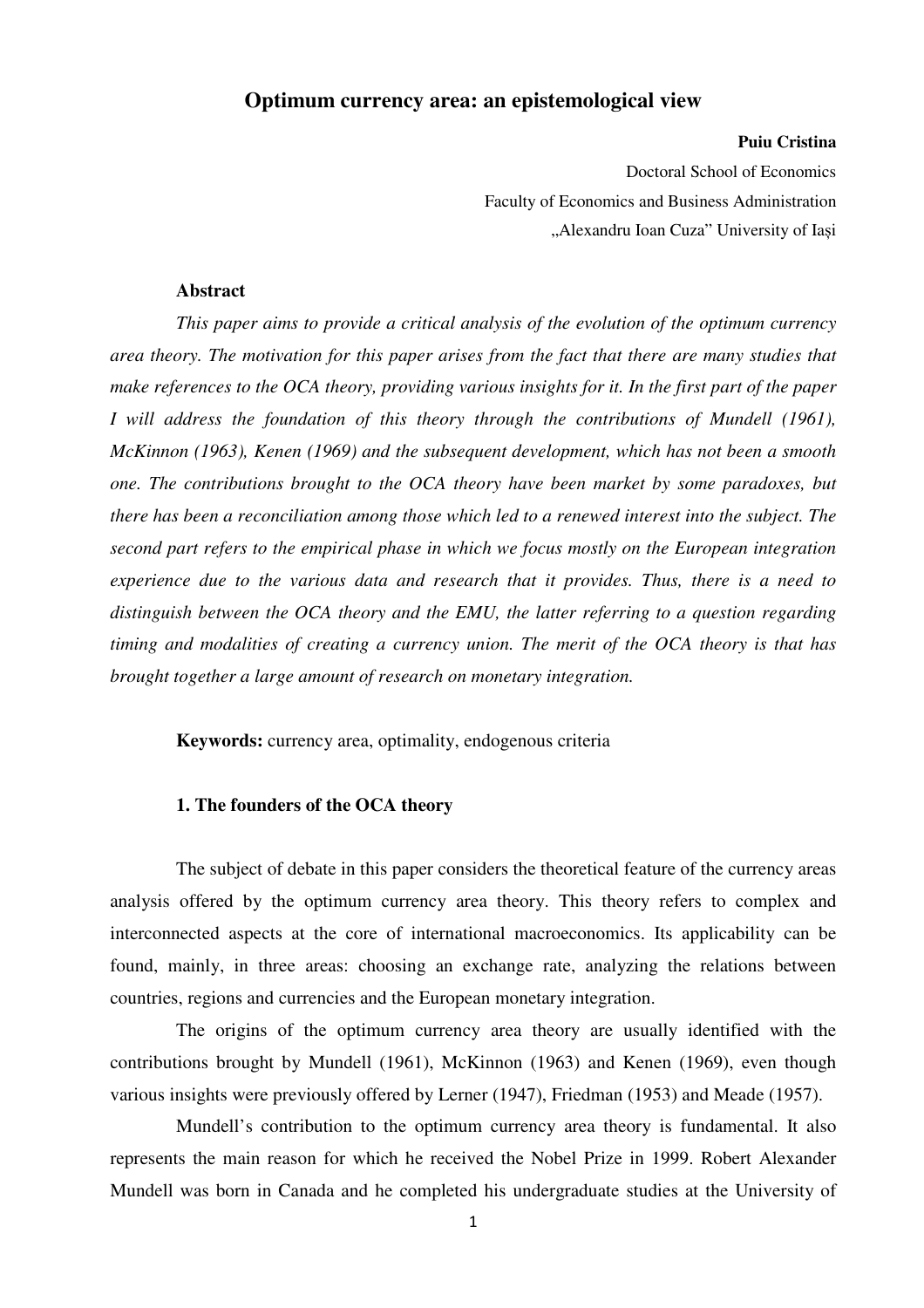British Columbia. He then followed studies in Economics at the London School of Economics and at the Massachusetts Institute of Technology; the latter conferring him the PhD title in 1956.

In addition to the activity carried at the International Monetary Fund, Robert Mundell has taught at Stanford University, the Johns Hopkins Bologna Center of Advanced International Studies, and the University of Chicago. Since 1974, he has been a professor at Columbia University and in 2002 he received the title of University Professor.

At the beginning of 1960, while he was working in the research department of the IMF, Mundell began his macroeconomic analysis of exchange rates and their effects on monetary policies. In 1961 he started a theory which suggested that a single currency could be viable in an economic region or an optimum currency area, in which there was free movement of labour and trade. His work substantially contributed to obtaining the Nobel Prize in 1999, at the award ceremony being stated that it is offered: "for his analysis of monetary and fiscal policy under different exchange rate regimes and his analysis of optimum currency areas"<sup>1</sup>. This prize is fully deserved and, in many opinions, too long delayed.

There were many controversies regarding the merits of Mundell for the initiation of the optimum currency area theory. In my opinion, there is no doubt that there were previous papers that anticipated the work of Mundell, but he created the concept and gave a definition for it. At a conference held in Tel-Aviv in 1997, Mundell offered a clear explanation of the genesis of his article and he mentioned all the other economists which provided previous insights. James Meade was his dissertation coordinator; Lerner was the one who criticized him at a conference for not having talked enough about optimum currency areas and Milton Friedman's ideas surrounded him, especially during his post-doctoral fellowship in political economy at the University of Chicago.

The second important contribution to the substantiation of the optimum currency area theory was made by another Canadian economist, Ronald McKinnon. He is an international economy professor at Stanford University and he is best known for his essay in which he formulated the criterion of optimality.

The triad of economic optimality criteria was completed by Peter Kenen, Professor of Economics at Princeton University. He was born in Cleveland, Ohio in 1932 and he obtained his bachelor degree at Columbia University and his PhD title at Harvard. He taught at Columbia University between 1957 and 1971, were he was the director of the department of Economics and the Provost of the University. He was the director of the international finance department at

 $\overline{a}$ 

<sup>&</sup>lt;sup>1</sup> Connolly Michael, *Robert A. Mundell: A Profile*, Review of International Economics, 9(4), 2001, p. 585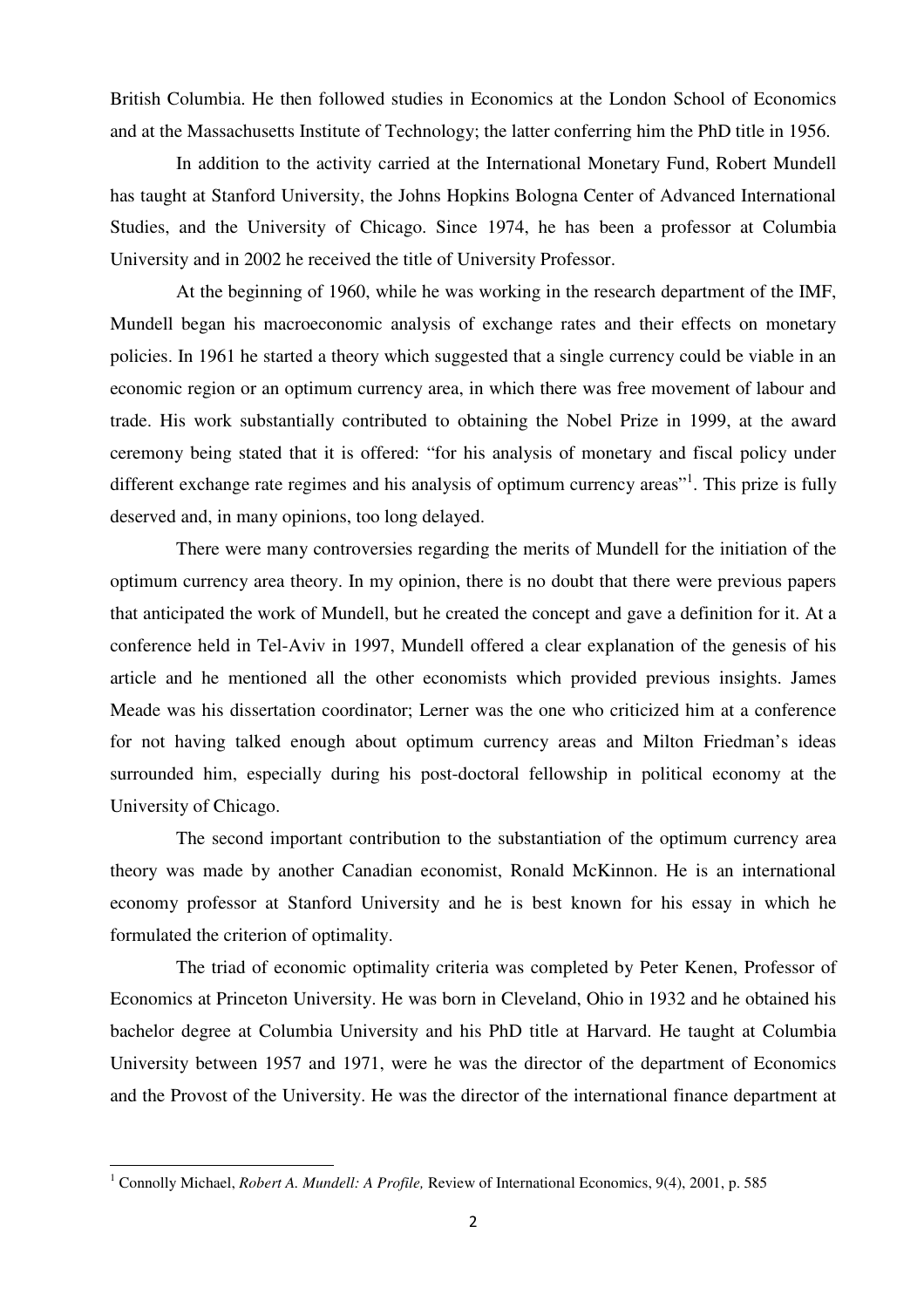Princeton between 1991 and 1999. As McKinnon, he is known especially for his contribution to the optimum currency areas theory.

## **2. The evolution of the optimality criteria**

Before any real practical debate on monetary unions, Mundell posed the question "What is an Optimum Currency Area?". Andrew Rose considers that an important feature is that his answer has remained largely intact. Even more striking is the fact that the model used to frame the debate in both academic and policy circles remains essentially Mundell's original intellectual framework. The concept of an optimum currency area (OCA) is one of Mundell's greatest triumphs. $<sup>2</sup>$ </sup>

Optimum currency areas theory, first introduced by Mundell (1961), became known especially thanks to the cost-benefit analysis of the monetary integration. Thus, the theory is based on the idea that the advantages of joining a currency area depend on how much those countries are able to form a monetary union.

As we previously stated, Robert A. Mundell, professor at the Columbia University in New York, is the founder of the optimum currency area and named the intellectual father of the euro currency.

His work on optimum currency areas inspired generations of researchers and, thus, his ideas were developed, structured and formalized, creating a vast literature in this field.<sup>3</sup> The next developments to the concept created by Mundell were brought by Ronald McKinnon (1963) and Peter Kenen (1969).

The results of multiple researches on optimum currency area theory took the shape of three classic economic criteria and three additional ones of a political nature.

The first economic criterion was proposed by Robert Mundell at the time he formulated the concept of optimum currency area. He described this notion as being the space where production factors, mainly labor, are perfectly mobile. Thus, the optimum area where a currency circulates is defined by referring to the economic criterion of mobility degree (intern and extern) of production factors and not to the political criterion regarding countries' territory which is a subject of international law or other geographic benchmarks.<sup>4</sup>

 $\overline{a}$ 

<sup>2</sup> Rose Andrew, *A Review of Some of the Economic Contributions of Robert A. Mundell, Winner of the 1999 Nobel Memorial Prize in Economics*, Scandinavian Journal of Economics, 102: 211–222. doi: 10.1111/1467-9442.00195, 2000, p. 3

<sup>&</sup>lt;sup>3</sup> Cerna Silviu, *Teoria zonelor monetare optime*, Ed. Universității de Vest, Timișoara, 2006, p.19

<sup>&</sup>lt;sup>4</sup> Cerna Silviu, *Teoria zonelor monetare optime*, Ed. Universității de Vest, Timișoara, 2006, p.26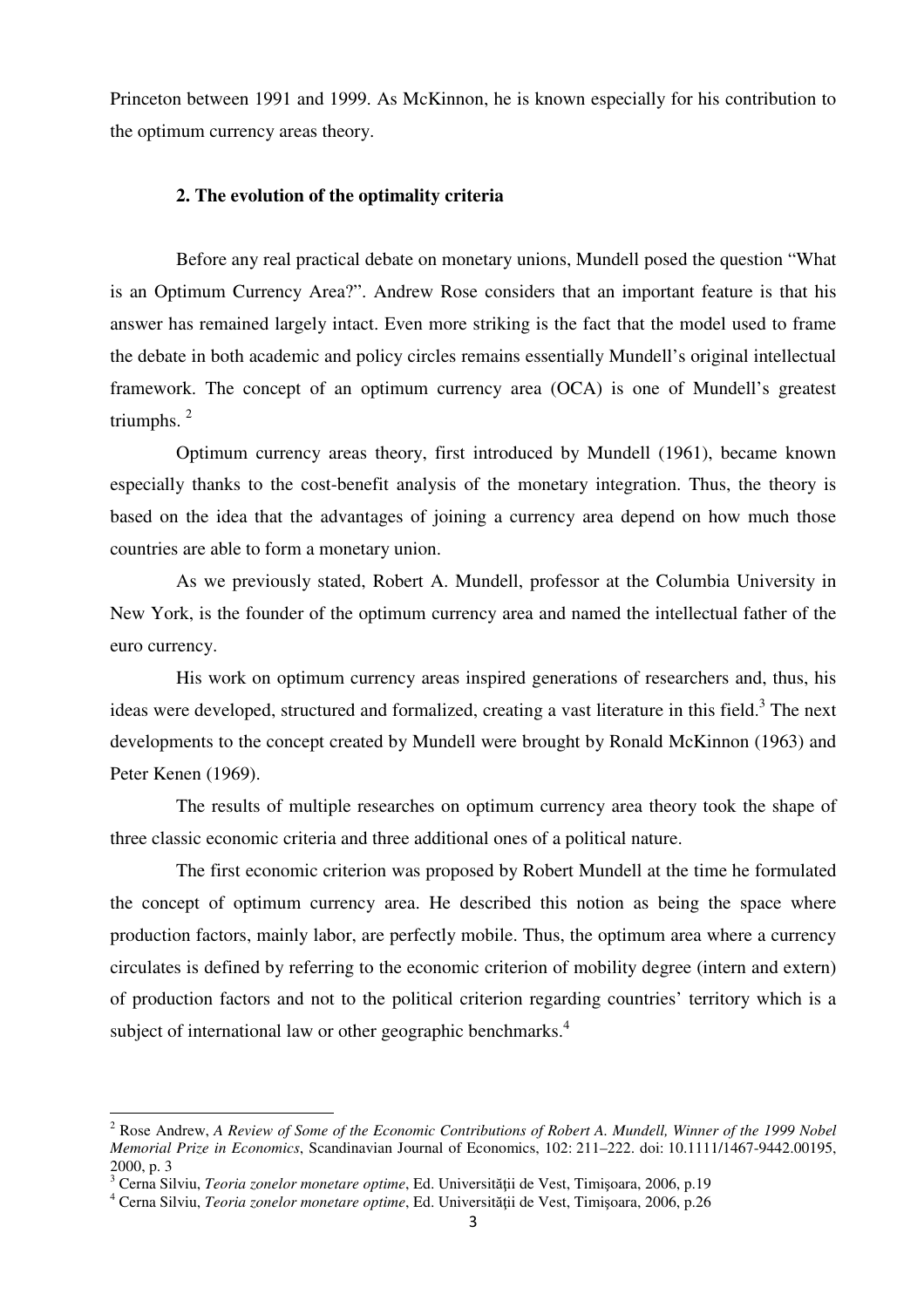Two other criteria derived from this first criterion: the degree of wage flexibility and free capital movement.

Price and wage flexibility is very important because when this criterion it is not fulfilled the only adjustment mechanism left is the exchange rate variation, which imposes nominal exchange rate variation.

In 1962, James Ingram stated that financial integration can reduce the necessity of exchange rate adjustments. Through this criterion, an optimum currency area appears, thus, as a totally financial integrated area, in which there is the possibility of financing the eventual private and public deficits without any pressures on exchange rates or interest rates.

The second major criterion of defining one area's optimality is the degree of product diversity, introduced by Peter Kenen. The essence of this is that the member countries of a monetary area must have a well diversified production in order to make the shocks determined by demand variation symmetric or with little effects that do not need frequent adjustments of the exchange rate. As a consequence, most exposed countries at the risk of being affected by severe shocks are those specialized in a narrow range of products. Demand decrease for the exported goods affects only those products, creating an asymmetric shock. Contrarily, countries with a well diversified production will be less affected by negative shocks on a single product, because its weight in the total production is reduced.

Product diversification criterion represents an application of the risk sharing principle, which is a fundamental principle in insurance. Risk in this case is given by economic activity fluctuation and it can be diminished by a higher number of branches and sectors in which the production is made. Concluding, for the countries with a low degree of product diversification it is recommended to adopt a flexible exchange rate regime and for those with diversified production to participate in a monetary area.

Professor Ronald McKinnon proposed the third economic criterion: the degree of economic openness. According to this, countries that are more opened to each other can form a monetary union because renouncing at the exchange rate as an adjustment mechanism of asymmetric shocks does not creates important losses. Openness degree of the economy is quantified by the weight of goods and services imports and exports in the gross domestic product.

McKinnon was the one who offered the first clear and explicit definition of the notion of optimum currency area, considering that: "Optimum is used here to describe a single currency area within which monetary-fiscal policy and flexible external exchange rates can be used to give the best resolution of three (sometimes conflicting objectives): (1) the maintenance of full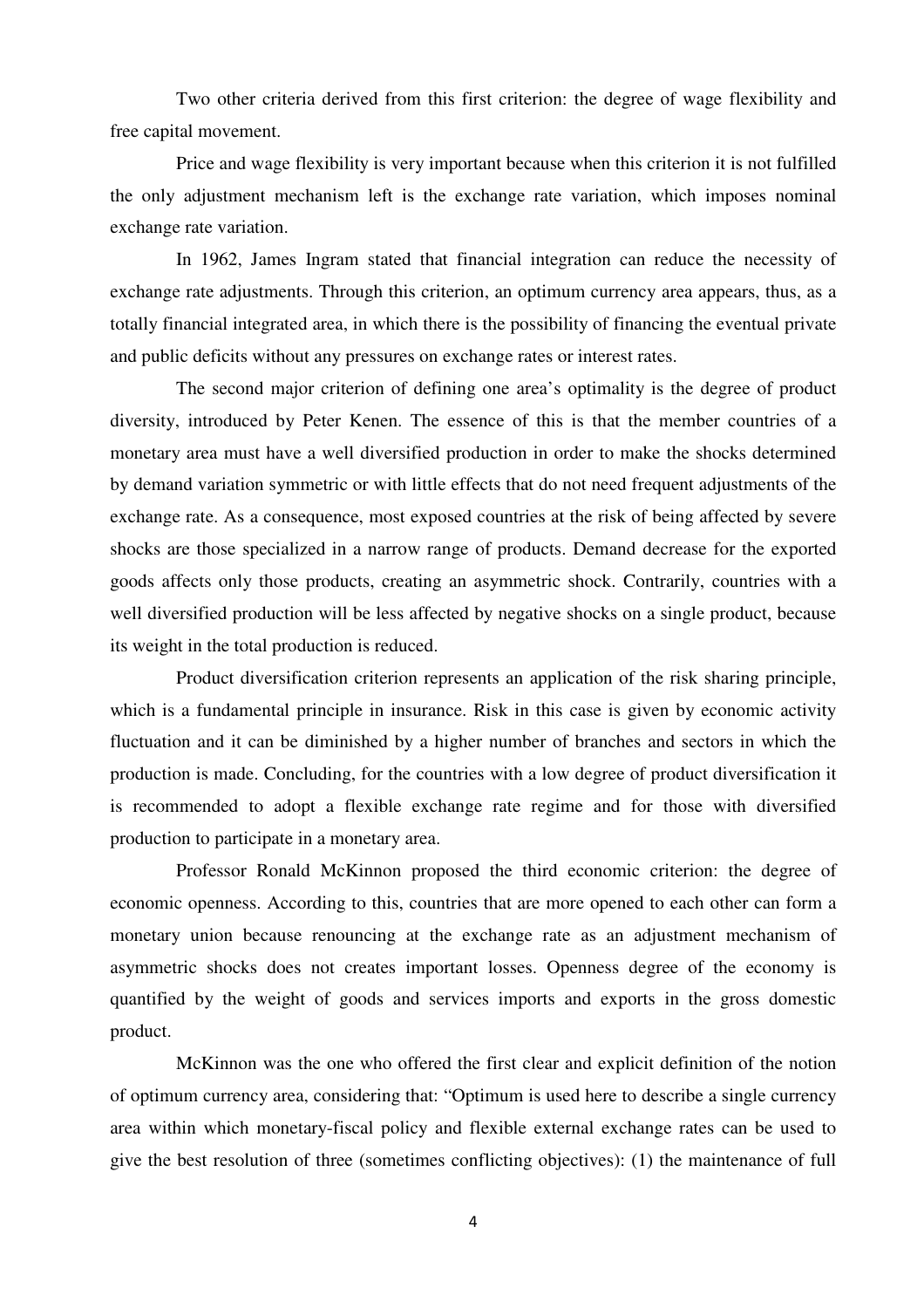employment; (2) the maintenance of balanced international payments; (3) the maintenance of a stable internal average price level".<sup>5</sup>

Besides these criteria enounced by Mundell, Kenen and McKinnon we have identified in the literature other criteria that are taken into consideration when there is judged the optimality of a monetary area, like inflation differentials and the symmetry of shocks.

External imbalances can arise also from persistent differences in national inflation rates created by differences in: structural developments, labour market, economic policies, and social preferences. Fleming (1971) noted that when inflation rates between countries are low and similar over time, terms of trade will also remain fairly stable. This will foster more equilibrated current account transactions and trade, reducing the need for nominal exchange rate adjustments.<sup>6</sup>

Economic criteria are joined by the political aspects that mainly refer to identifying the probabilities that different countries are offering mutual help when they confront with symmetric shocks. The political criteria are: fiscal transfer mechanism, homogeneous preferences and commonality of destiny.

Fiscal integration through fiscal transfers presumes that countries are accepting compensation between them for negative shocks. This type of transfers is working like a mutual insurance against shocks because, often, the country who offers the help to another country might need it in the future.

The logic of this criterion assumes the existence of a system that allows the funds to be transferred from a country in a monetary area to another, in the case of an adverse shock. It replaces the need of nominal exchange rate adjustment for compensating the shock by offering to the region confronting with recession. Such a system makes it necessary to create a supranational institution that coordinates the efforts, desideratum that can be realized when there is a high level of political integration and a will to help the affected regions from an optimum monetary area.

Homogenous preferences indicate the fact that member countries of a monetary area have to create an agreement regarding the method chosen to solve the problems created by a shock. This criterion is necessary because there are many ways of approaching a certain economic problem. The partners of an optimum currency area have to agree with the economic policy, like choosing to target inflation or unemployment or to favor exporters or importers. If the member states of a monetary area do not share the same preferences regarding these agreements, each will wish that the common central bank to follow different policies. A single

 $\overline{a}$ 

<sup>5</sup> Mckinon R.I., *Optimum Currency Area*, American Economic Review, 53, 1963, p.717

<sup>6</sup> Mongelli Francesco Paolo, *European economic and monetary integration and the optimum currency area theory*, 2008, http://ec.europa.eu/economyfinance/publications/publication 12081\_en.pdf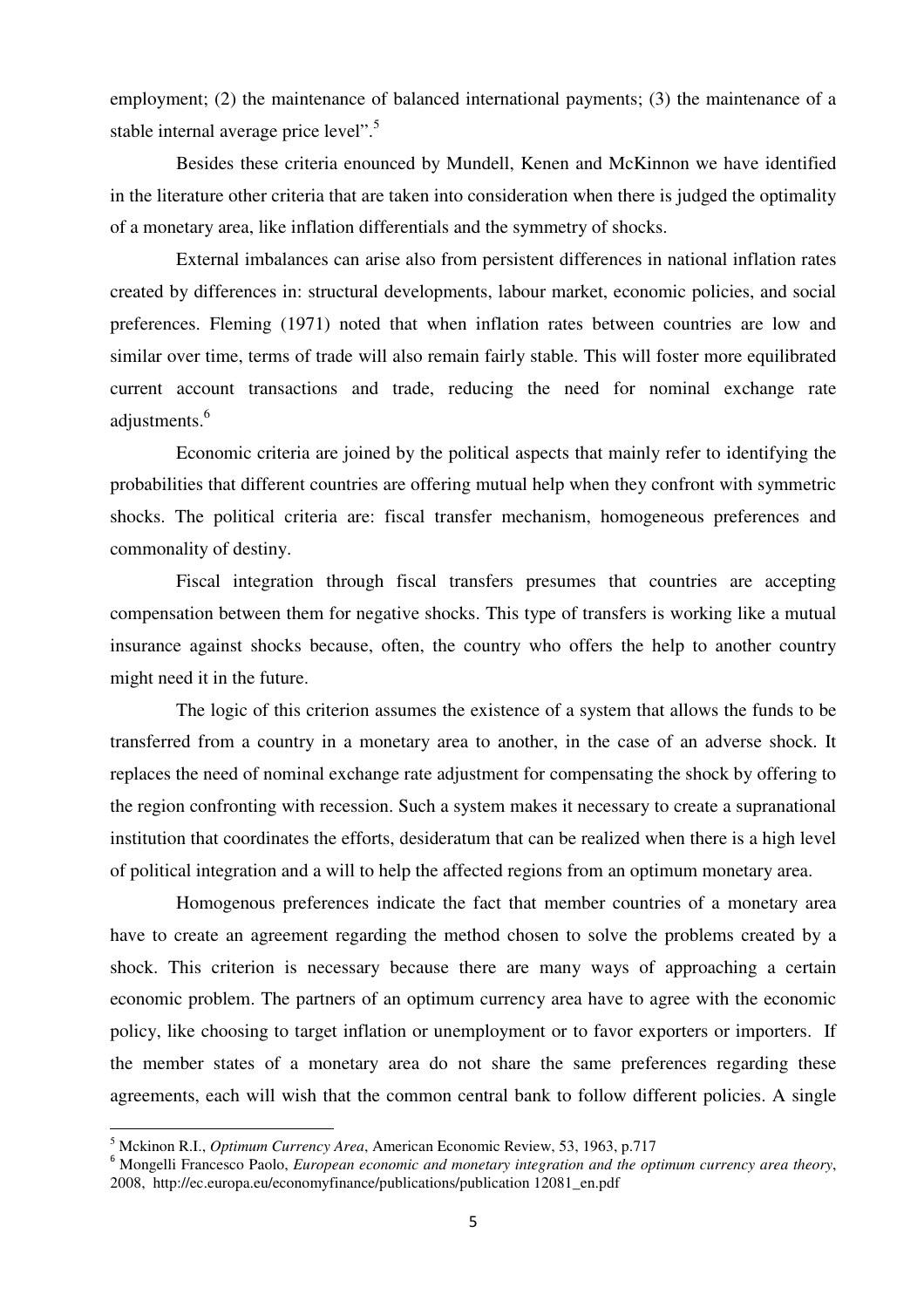answer to the economic problems, based on similar ideologies will be necessary in order to keep the monetary area apart from being destroyed by the competitive preferences.

The last criterion, solidarity, states that when the monetary policy stirrers conflicts of national interest, member countries of the monetary area have to accept these costs in the name of the common future.

One major condition for the monetary integration is the political will of integration. Asymmetric shocks manifestation can be joined by misunderstandings and national or regional interests. Thus, it is important that member countries contribute to the welfare of the union seen as a whole and to not let the nationalism get in the way of union's functionality.

This criterion is very hard to quantify, because there is no clear way to measure how much the citizens are willing to treasure others' interest against their own in the name of the common interest.

The analysis of Mundell, even though it is a wonderful achievement, it represented the subject of many critics.

The first criticized aspect is the definition that Mundell gave to the region, which is nor geographic, nor political. Peter Kenen attracted the idea that: "perfect interregional labor mobility requires perfect occupational mobility. And this can only come about when labor is homogenous."<sup>7</sup> But labor is not homogeneous enough to talk about perfect mobility or to distinguish a region, in which labor is perfectly mobile, only if this region produces one single product.

McKinnon also qualifies the concept of labor mobility. He shows that if every region has a specialized industry, it can be difficult to distinguish between low geographic and low inter-industrial labor mobility.

In Herbert Grubel's<sup>8</sup> opinion, the definition given by Mundell to the region is inapplicable to the real world problems, because it does not take into consideration the different labor mobility degrees. The author considers that the definition of the regions as: "areas within which there is factor mobility, but between which there is factor immobility" is too general and it has a low practical applicability.

Another critique comes from Herbert Giersch<sup>9</sup>, which argues that Mundell's definition of labor mobility implies the fact that, in the long run, the entire world becomes an optimum currency area. Since the mobility depends on time and it grows very much while the time passes,

l

<sup>7</sup> Kenen Peter, *The Theory of Optimum Currency Areas: An Eclectic View*, University of Chicago Press, 1969, http://ideas.repec.org/ a/eee/inecon/v1y1971i1p127-131.html

<sup>8</sup> Grubel Herbert, *The Theory of Optimum Currency Areas, Canadian Journal of Economics*, 1970, http://www.jstor.org/pss/133681

<sup>9</sup> Giersch Herbert, *On the Desirable Degree of Flexibility of Exchange Rates*, Weltwirtschaftliches Archiv, 1973, http://econpapers.repec.org/article/sprweltar/v\_3a109\_3ay\_3a1973\_3ai\_3a2\_3ap\_3a191-213.htm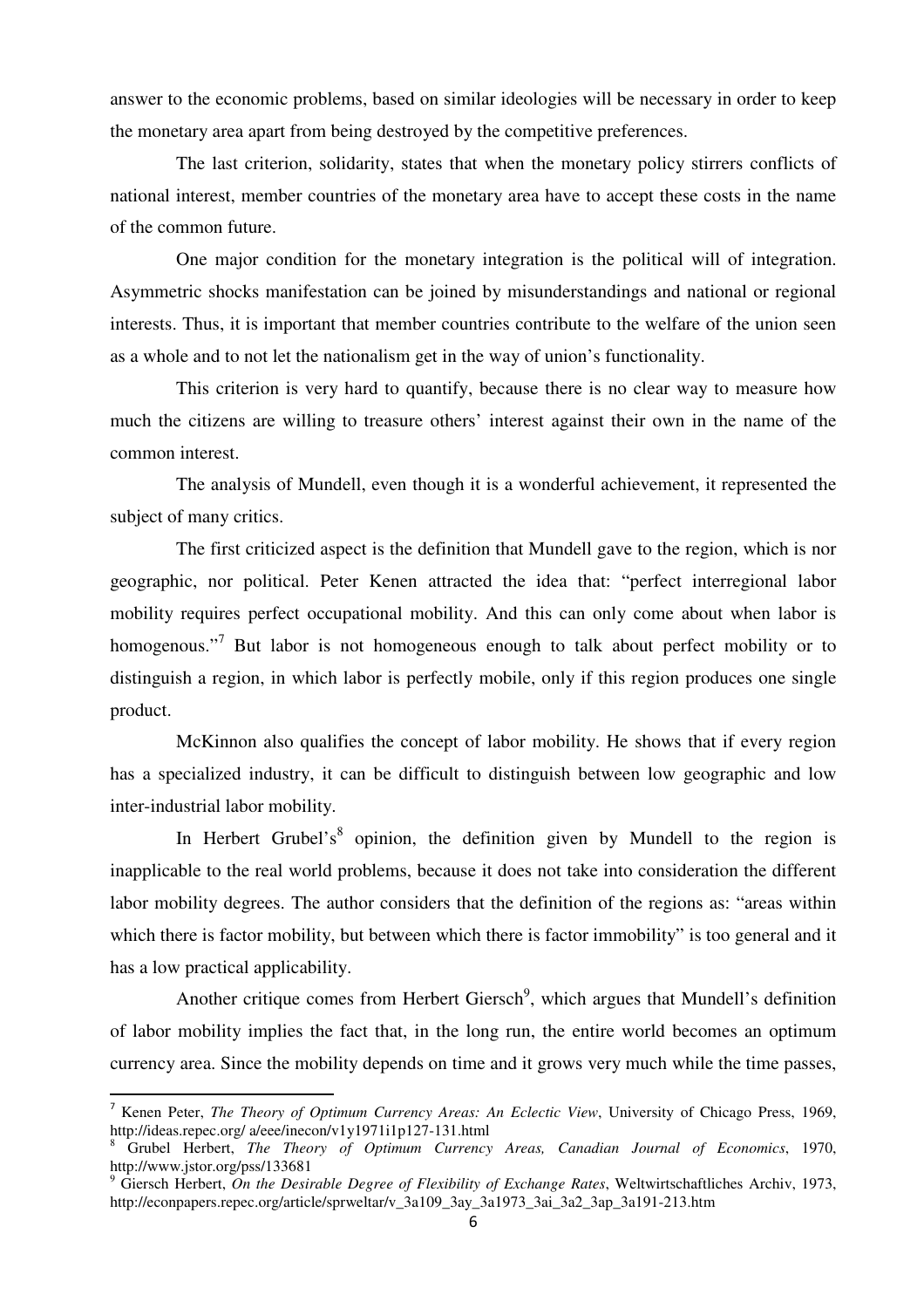the logic conclusion will be that, in the long run, the optimum currency area must be the whole world. Giersch (1973) also points out the situation in which migration could be the worst response to the balance of payments adjustment since is very likely that migration is irreversible.

Max Gorden<sup>10</sup> is skeptical regarding the importance of the labor mobility in asymmetric shocks adjustment. He argues that the adjustment mechanism implies that countries are similar regarding the income level.

James Ingram<sup>11</sup> makes another important observation about Mundell's definition of regions, noting that he emphasizes labor, instead of capital mobility. Also, he considers that Mundell's analysis for many regions can lead to the conclusion: when a region confronts with unemployment, others will have to accept inflation in order to reduce unemployment. Thus, there are expected different inflation degrees in regions. This is not sustained by the empirical data.

Bofinger contradicts Mundell's argument with an example that takes into consideration a country affected by negative shocks of a good's demand which represents only a small portion of the country's production and that it is not produced in other member countries.

Also, there have appeared skeptical opinions regarding the probability that exchange rate adjustment to asymmetric shocks represents the reasonable adjustment modality in the case of sticky prices, low labor mobility and the lack of fiscal transfers.

Despite of the numerous critics previously mentioned, Mundell's argument survived. Today, labor mobility is seen as a criterion for defining the optimum currency area.

The criterion proposed by McKinnon was also a source of rising controversies. Ishiyama stated that McKinnon assumes the external price level as being stable. Contrarily, his argument can be completely reversed since ..external instability would be directly propagated to the domestic economy through fixed exchange".<sup>12</sup>

Similar, Giersch sustains that the degree of openness of an economy is in a strong direct relation with the exchange rate flexibility. Thus, the more open is the economy the more it may need exchange rate flexibility since it may be more exposed to cyclical disturbances from the outside world from which it wants to isolate itself.<sup>13</sup>

l

<sup>&</sup>lt;sup>10</sup> Corden Max, *The Adjustment Problem in Krause and Salant, European Monetary Unification and its Meaning for the United States*, Washington, 1973, http://ideas.repec.org/a/eee/inecon/v5y1975i1p106-106.html

<sup>&</sup>lt;sup>11</sup> Ingram James, "Comment: The Currency Area Problem." in Mundel and Swoboda, Monetary Problems in the *International Economy*, University of Chicago Press, 1969, http://ideas.repec.org/a/eee/inecon/v1y1971i1p127- 131.html

<sup>12</sup> Ishiyama Yoshihide, *The Theory of Optimum Currency Areas: A Survey*, Staff Papers Internayional Monetary Fund , 1975, Vol. 22, pp.344-83

<sup>&</sup>lt;sup>13</sup> Giersch Herbert, *On the Desirable Degree of Flexibility of Exchange Rates*, Weltwirtschaftliches Archiv, 1973, http://econpapers.repec.org/article/sprweltar/v\_3a109\_3ay\_3a1973\_3ai\_3a2\_3ap\_3a191-213.htm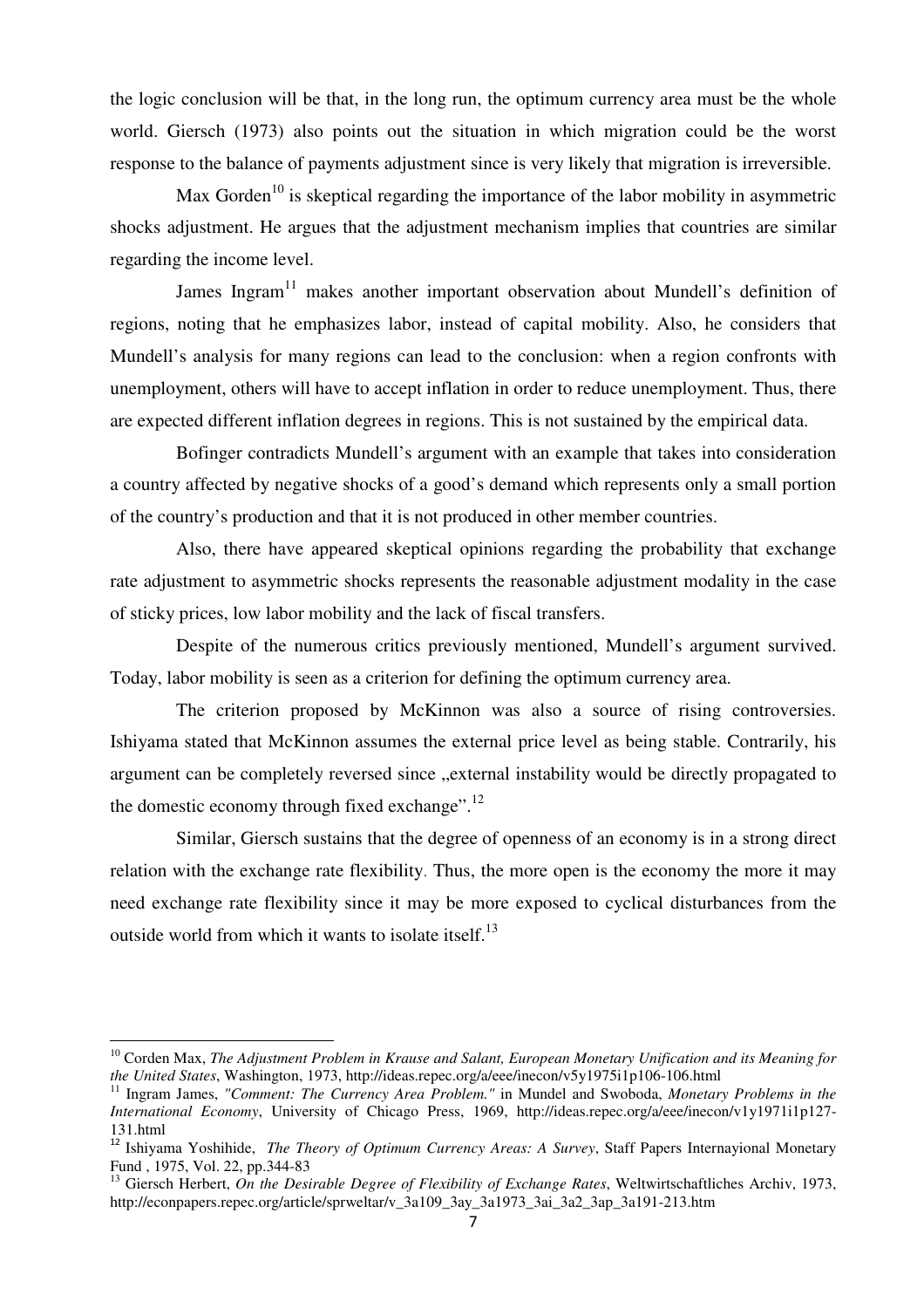Regarding Kenen's contribution, we find it interesting that he defends against the critics by stating that he did not say that the degree of diversification should be the only OCA criterion. His paper set out to provide an eclectic approach to OCA theory.

Mundell makes an observation by noting the fact that if there is taken into consideration Kenen's criterion then "the most highly diversified economy is the world economy. Then, in terms of an insurance principle and from the point of view of hedging against risks of fluctuation, a world currency is the best solution."

In 1995, Melitz wrote that he doubts about the fact that Kenen's argumentation implies that a country without diversified production structure benefits from exchange rate flexibility.

# **3. The European experience and the optimum currency area theory**

For a period of almost twenty years (late 1970 – early 1990), the academic interest for the optimum currency area theory has been of a minor importance. Starting with late 1980- early 1990, the optimum currency area theory became an active academic interest area, interest which lasted until now. What determined this comeback? The answer is: the experience of the European Monetary Union.

When he received the Nobel Prize, Mundell was also called the father of the European monetary union. This may seem surprising since his initial article that put the bases for the future cost benefit analysis was very skeptical regarding the chances of a successful monetary union in Europe. Another contribution of Mundell, written in 1973, presents a much more optimistic view on the benefits of a monetary union.

Mundell's reassessment is based on two arguments.<sup>14</sup> The first one refers to the fact that a monetary union is a more efficient way to organize an insurance system to cope with asymmetric shocks than a system of national moneys with exchange rate uncertainty. A second reason is related to the fact that uncertainty makes exchange rate movements of asymmetric shocks instead of a mechanism that allow countries to better adjust for asymmetric shocks.

Many wondered how someone can be the author of a theory that criticize the monetary union and, in the same time the main spiritual father of the euro.

 The analysis made by Mundell stated some of the criteria that must be fulfilled by a monetary union. Before creating euro, most scientific debates on European Monetary Union showed that Europe did not constitute an optimum currency area, as it met the optimality criteria only partially. Thus, at that time, any proposal of a union of existing states could have been rejected on grounds of non-optimality, if the term optimality is to be given its strict meaning.  $\overline{a}$ 

<sup>&</sup>lt;sup>14</sup> De Grawe Paul, Economics of Monetary Union, Oxford University Press, Seventh Edition, New York, 2007, p. 55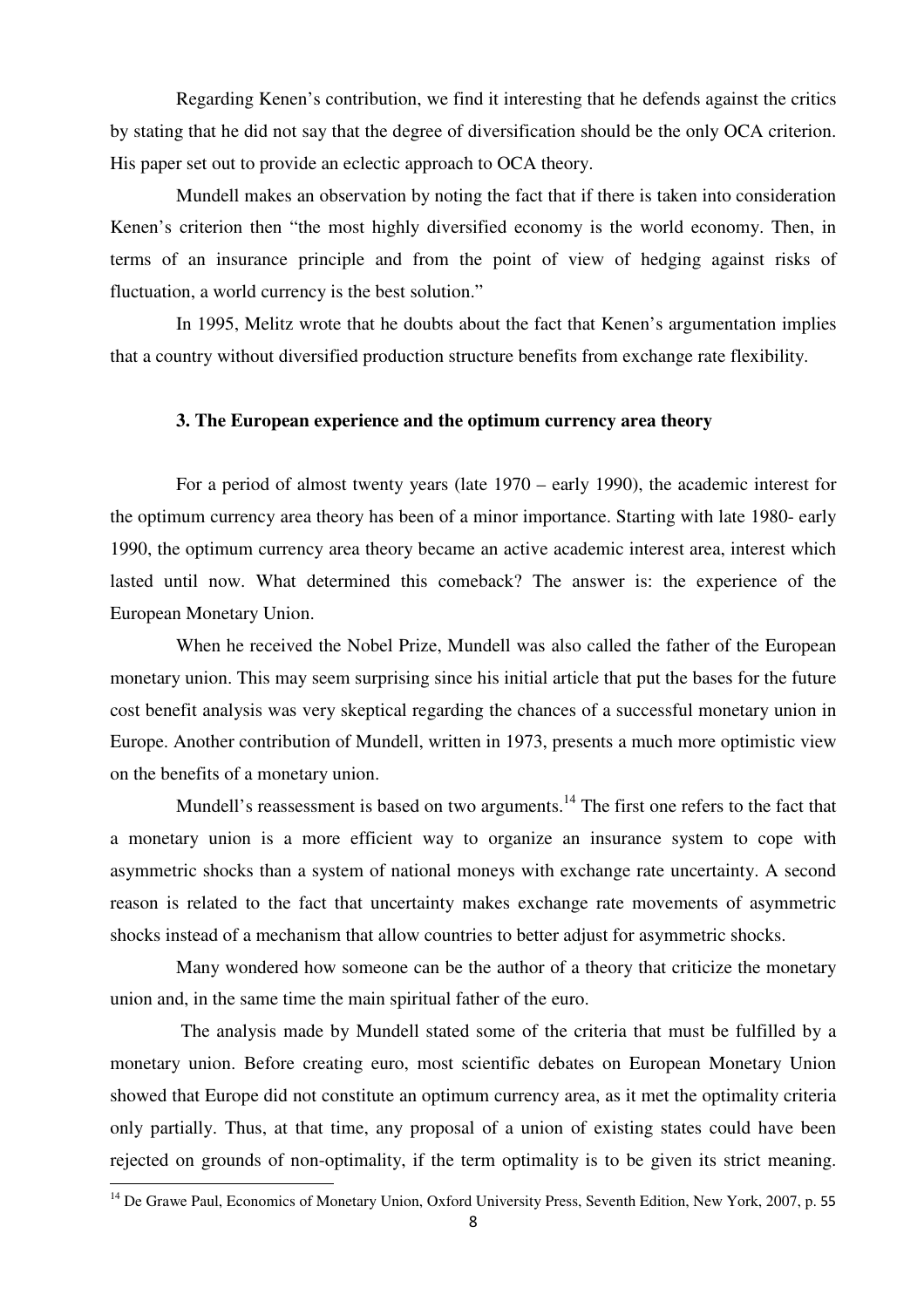Also, it was known that the labor markets in main European countries suffer from keen rigidities. The labor factor, which already has little mobility within certain countries, was even less mobile in the region as a whole.<sup>15</sup>

Mundell supported the idea of a monetary union in Europe since 1960s, even though there were opinions regarding the fact that his theory of optimum currency areas condemns the European Monetary Union to failure. In December 1969 he presented a paper in favor of the creation of a European currency called "The Case for a European Currency. A revised version of this paper entitled "A Plan for a European Currency" was presented at the Conference on Optimum Currency Areas in Madrid in March 1970.

The European Monetary Union provided plenty empirical data for the optimum currency area theory. Many economists have researched on the degree in which the member countries fulfill the optimality criteria, considering that this will determine the success or the failure of the new monetary union. All the attention was given to the moment before introducing a single currency. This approach was reconsidered since the recent developments in the literature regarding optimum currency areas have introduced the endogeneity hypothesis. Thus, it came into attention the analysis of how the creation of a currency union can affect the factors that influence the well functioning of it. The endogeneity problem of monetary integration can be explained by observing the fact that sharing a common currency by many countries can bring them closer together.

The theory of optimum currency area endogeneity was first introduced by Frankel and Rose, who sustained the idea that countries joining a monetary union can satisfy the criteria ex post, even though they are not fulfilled  $ex$  – ante<sup>16</sup>. Thus, according to Warin, Wunnava and Janicki, examining historical data gives a wrong image about the right moment to join a currency union since the criteria are endogenous. The argument brought by those two authors is based on the experience of the first wave of participants to the euro area which showed that some criteria for a successful monetary area, like trade openness and business cycle convergence, are endogenous.

l

<sup>&</sup>lt;sup>15</sup> Swoboda Alexandre, *Robert Mundell and the Theoretical Foundation for the European Monetary Union*, 1999, http://www.imf.org/external/np/vc/1999/121399.HTM

<sup>16</sup>Frankel Jeffrey., Rose Andrew., *The Endogeneity of the Optimum Currency Area Criteria,* Working Paper 5700, Cambridge, NBER, 1997, pp. 1009–1025.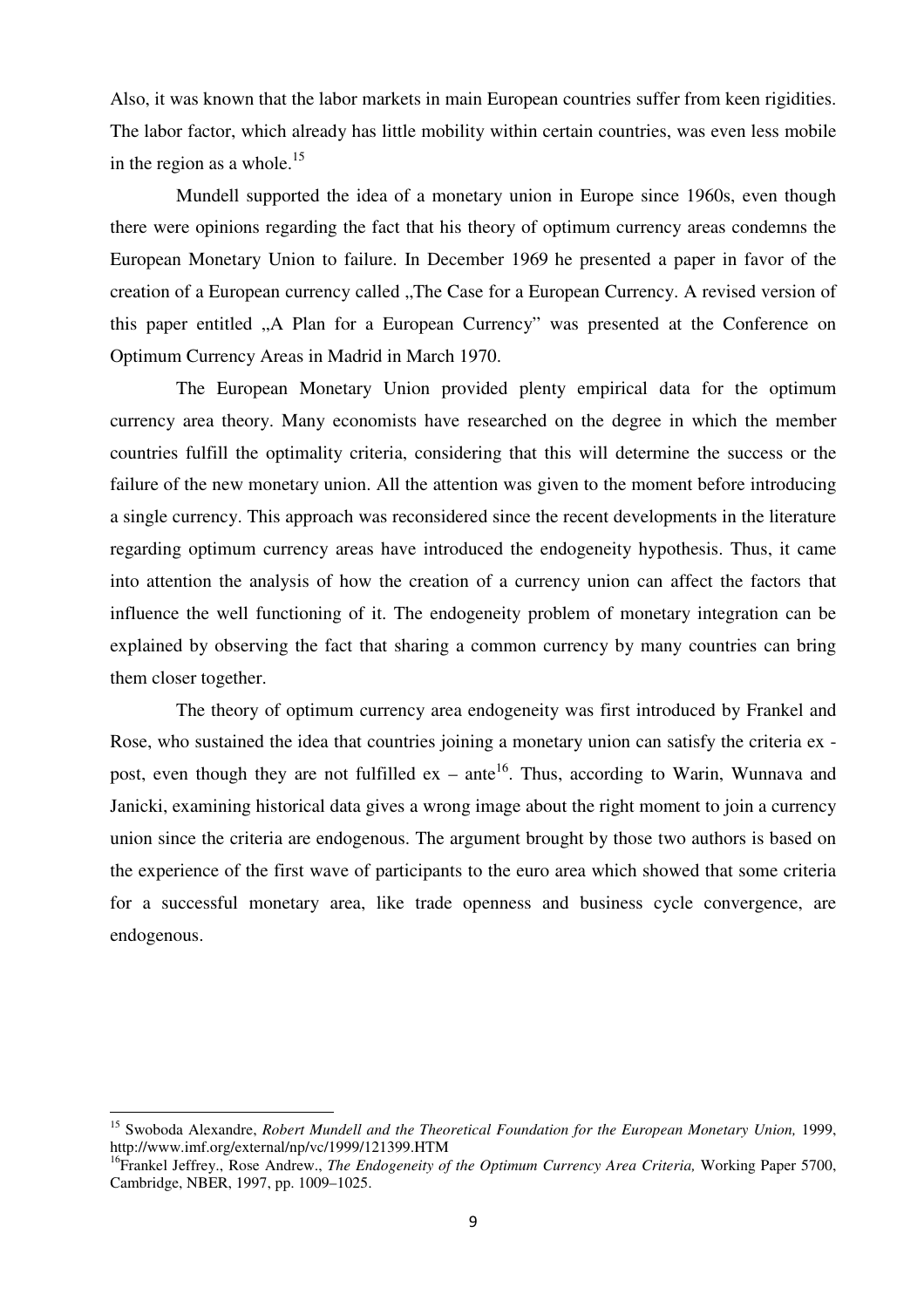### **4. Conclusions**

This odyssey of the optimum currency area theory proves the fact that this subject attracted a great interest since its beginnings in 1950. The evolution of the international macroeconomic framework was market by substantial changes in the last decades which have been reflected in the debates regarding optimum currency areas theory.

 There have been constant critics regarding initiators, optimality criteria, the connection between this theory and the European experience. In my opinion, the greatest merit it belongs to Mundell, who raised the unconventional question about the economic criteria on which the decision by various regions of the world to adopt a common currency should be based. The diversity of criteria shows that the theory tries to keep up with the recent evolutions.

The current financial crisis represents a great motivation for intensifying the debates on the optimality of the European Monetary Unions, taking into consideration the important imbalances it brought.

 Recent findings can encourage the integration process even though the optimality criteria were not fulfilled when the currency area was created. But this analysis should be regarded carefully because the degree of endogeneity can be exaggerated, some taking it too far by suggesting that almost any currency union can become optimal.

#### **References**

- 1. Cerna Silviu, Teoria zonelor monetare optime, Editura Universității de Vest, Timișoara, 2006
- 2. Connolly Michael, *Robert A. Mundell: A Profile,* Review of International Economics, 9(4), 585–594, 2001
- 3. Corden Max, *The Adjustment Problem in Krause and Salant, European Monetary Unification and its Meaning for the United States*, Washington, 1973, http://ideas.repec.org/a/eee/inecon/v5y1975i1p106-106.html
- 4. Dellas Harris, Tavlas George, *An Optimum-Currency-Area Odyssey,* Working Paper no. 102, Bank of Greece, 2009
- 5. Frankel Jeffrey., Rose Andrew., *The Endogeneity of the Optimum Currency Area Criteria,* Working Paper 5700, Cambridge, NBER, 1997, pp. 1009–1025
- 6. Grubel Herbert, *The Theory of Optimum Currency Areas, Canadian Journal of Economics*, 1970, http://www.jstor.org/pss/133681